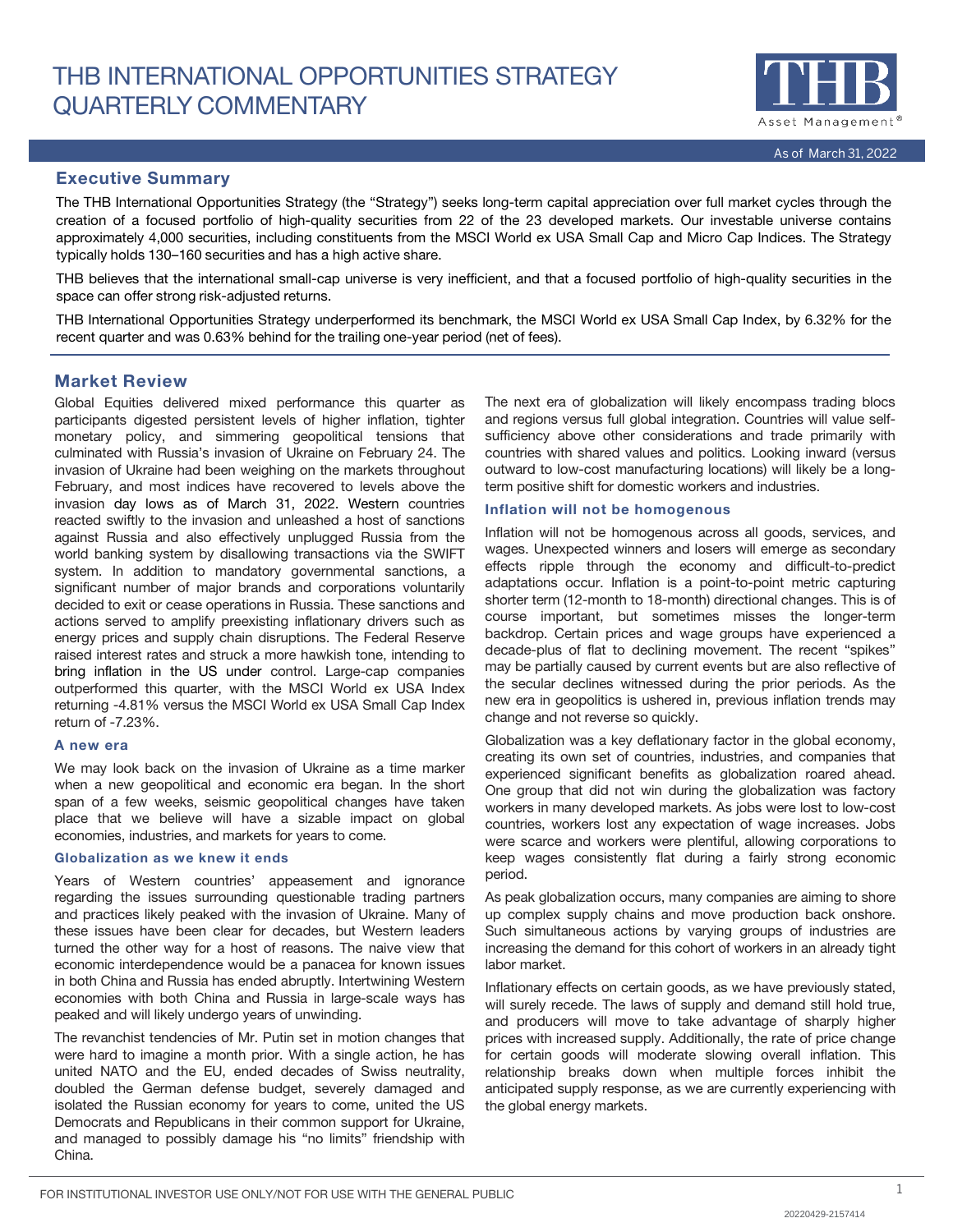

# En-flation

Hydrocarbons impact many aspects of our economy, and rising oil and gas prices will make controlling inflation even more difficult. The breadth of energy's impact on our economy makes taming overall inflation very challenging. Factories run on energy, and hydrocarbons are a key raw material in many products we use each day. Additionally, labor-intensive industries such as farming use vast amounts of energy to plant and harvest the foods we eat. Rising energy prices will be passed along in the form of higher prices for food and services, impacting large parts of our economy.

Fossil fuels have generally experienced boom-and-bust cycles largely anchored to the cyclical elements of supply and demand. Societal, governmental, and investment changes, such as ESG considerations and decarbonization, have altered the typical supply response. Investors and banks are reducing exposure to the industry, and the companies themselves are diverting cash flows from exploration (supply growth) to dividends and share repurchases. The supply problem is further complicated by where reserves are located. As Russian oil went under sanctions, the countries with slack capacity (such as Iran, Venezuela, and Saudi Arabia) were talked about as areas from which to source increased supply. Iran and Venezuela already occupy spots on the list of top five most sanctioned countries in the world, and Saudi Arabia's production facilities were recently attacked by Yemen rebels (Houthi). It should be clear that global slack energy capacity is not located in ideal or stable areas, and as certain European countries are quickly learning, this should not be viewed as a long-term supply solution. Fossil fuels, as the world has suddenly witnessed, have not been relegated to the dustbin of history just yet. As expected, the journey to a greener, lower carbon future will require hydrocarbons and not be as linear as some would hope.

#### Bare cupboard

The Ukraine invasion adds more supply pressures to what was already a tight market, and no quick solutions are apparent. Drilled but uncompleted wells in the US (chart below) have hit a five-year low. These wells would typically come online quickly and provide a supply response. Currently, there is not much excess supply in the system or places that can bring that supply online quickly.

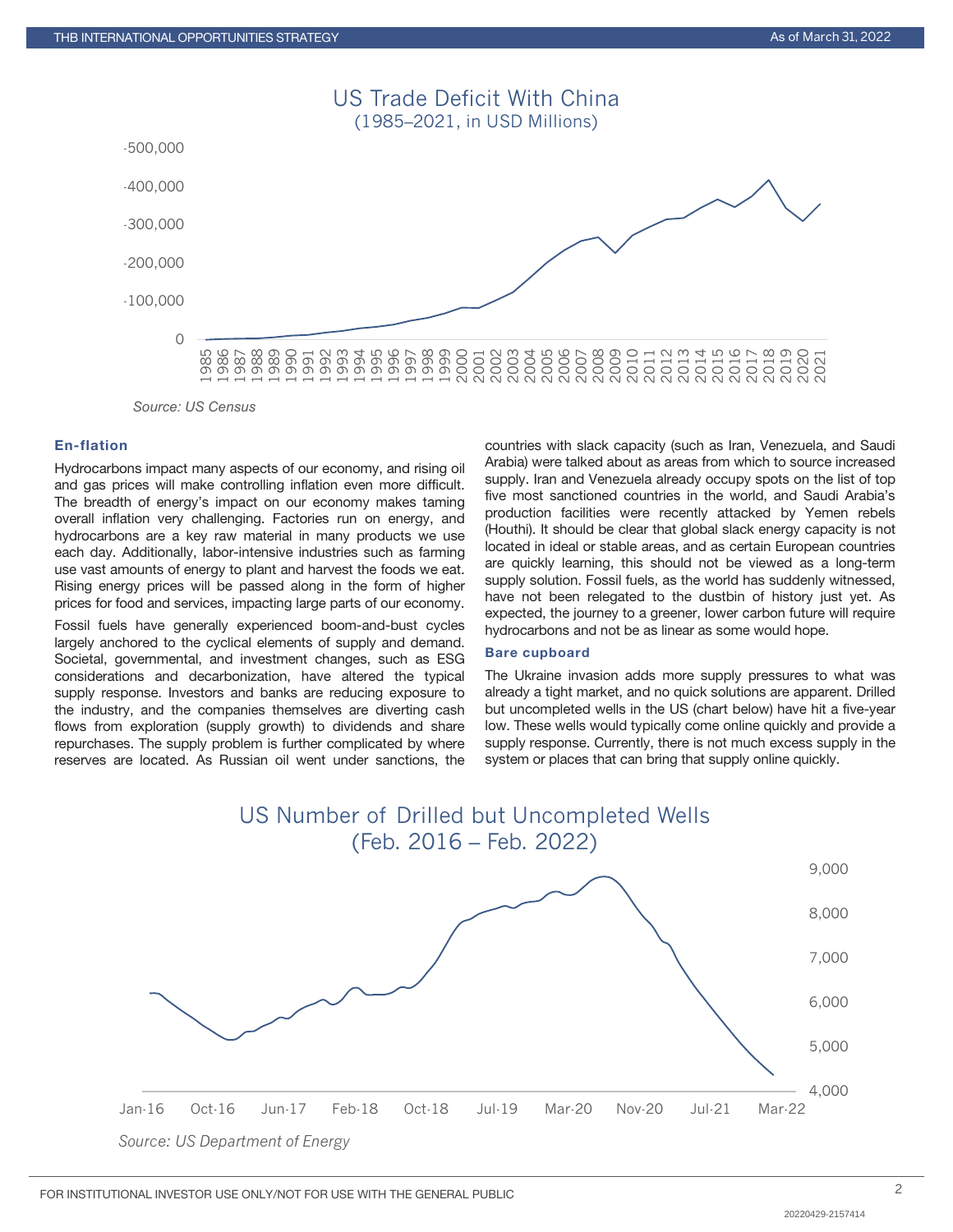On March 31, President Biden announced the largest ever release from the US emergency stockpile of oil (Strategic Petroleum Reserve, or SPR) to combat high energy prices. Starting in May, the US will release 1 million barrels of oil per day from SPR. This will continue for six consecutive months, releasing approximately 180 million barrels in total. This equates to approximately nine days of US oil consumption and two days of global oil consumption. Once released, US stockpiles in the SPR will be approximately 388 million barrels, down more than 40% from the recent high of 695 million in 2017. Releasing supply may not have the desired impact on pricing, as supply could possibly be cut by other (OPEC, Russia) global players. Additionally, those emergency reserves will need to be restocked at some point in the future.

DOE Strategic Petroleum Reserve (SPR) Total Inventory Data (Thousands, Barrels)



*Source: US Deparment of Energy*

# Wars are inflationary

History has shown that wars are generally inflationary, and we are currently experiencing three "wars" across different fronts. We have an actual shooting war in Ukraine, the war against climate change, and the very recent battle against Covid-19. Wars typically require large amounts of "stuff" in a short time frame. Depending

on the actual war, food, machinery, ammunition, clothing, fuel, technological solutions, and vehicles are some examples of what is needed. Governments have historically printed money to finance wars, and the same is happening today. Governments across the world are increasing their budgets to fight these three wars, with some examples listed below.

Germany – Annual defense budget increase of \$50 billion (since Ukraine invasion) Finland – One-time defense budget increase of \$2 billion (since Ukraine invasion) Japan – One-time defense increase of \$8 billion (host US troops and increase alliance cooperation) Japan – Aiming to increase annual defense budget from 1% of GDP to 2% (increase of \$45 billion annually) UK – Infrastructure / green energy – \$850 billion US – Covid-19 relief and actions – \$3.6 trillion Japan – Carbon neutrality by 2050 – \$10 trillion Ukraine – Rebuilding cost (TBD; current estimate \$600 billion)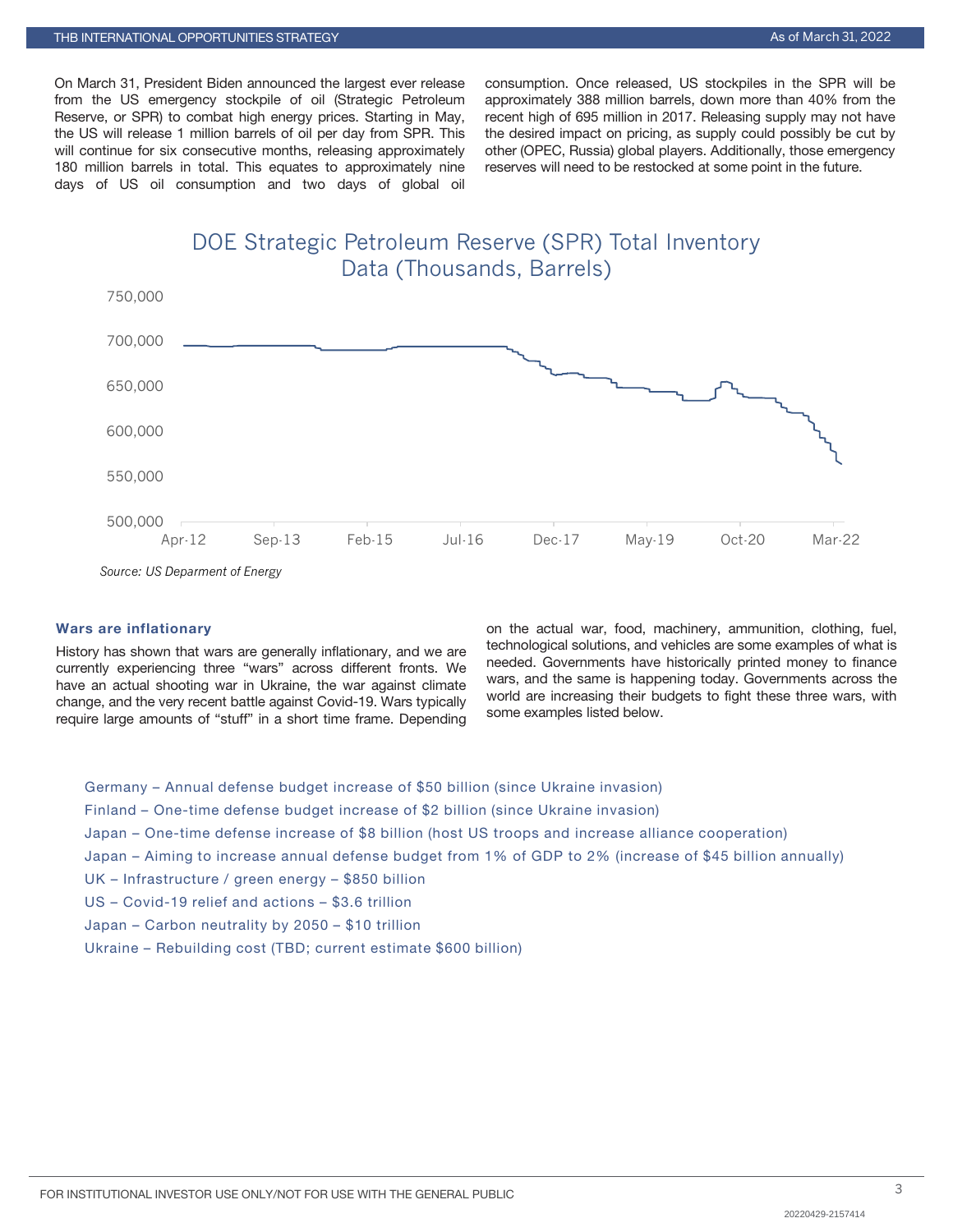#### Why small companies perform well during inflationary periods

Smaller-cap stocks have historically performed well during inflationary periods.



# *Small and Large Cap Returns Versus Inflation*

#### *Source: CRSP*

This relative outperformance is likely due to a host of factors. The structure of the underlying businesses, industry representation of the benchmarks, and labor force composition are some of the reasons that contribute to their ability to prosper during higher levels of inflation. Additionally, small- and mid-size companies typically have sizable market shares of lower total addressable market sizes. Put simply, smaller companies sell mission-critical, niche parts or services that go into much larger products or projects. This structure generally affords them pricing power.

- Nimble, flexible operating structures
- Pricing power
- Lower amounts of leverage
- Benchmark composition

#### Inflation opportunities in today's markets

Every market cycle, even with similar drivers such as inflation, will have differing sets of companies that prosper. Our investment process seeks out companies with traits such as low levels of debt, pricing power, high operating margins, and high returns on capital. Many of these traits are also shared by businesses that we expect may prosper during inflationary periods.

Considering today's economic structure and inflation backdrop, we see a host of attractive opportunities. Some are textbook inflation hedges, and others are more tangential and situational to today's environment.

#### *Commodity producers*

Energy, metals, chemicals, wood products, fertilizers, aggregates, and food producers.

#### *Commodity producer ecosystem*

Companies that sell to or that service commodity producers should benefit from the higher volumes and increased revenue from their customers. These include oil service companies and machinery producers.

#### *Distributors*

Companies that distribute various goods (machinery, food, technology, chemicals) stand to benefit from inflation, assuming they are able to hold margins. They may experience higher gross margin revenue over some element of fixed costs.

#### *People businesses/services*

In the current very tight labor market, having an intact team that can provide various services will be in high demand. Customers may not have the ability to find and retain personnel needed to perform certain services. Companies that can provide them in a timely, efficient manner should do well.

#### *Technology companies*

Broad wage and goods inflation that are expected to spur capital investment into projects that increase efficiency and productivity. Software, services, and hardware should all be needed.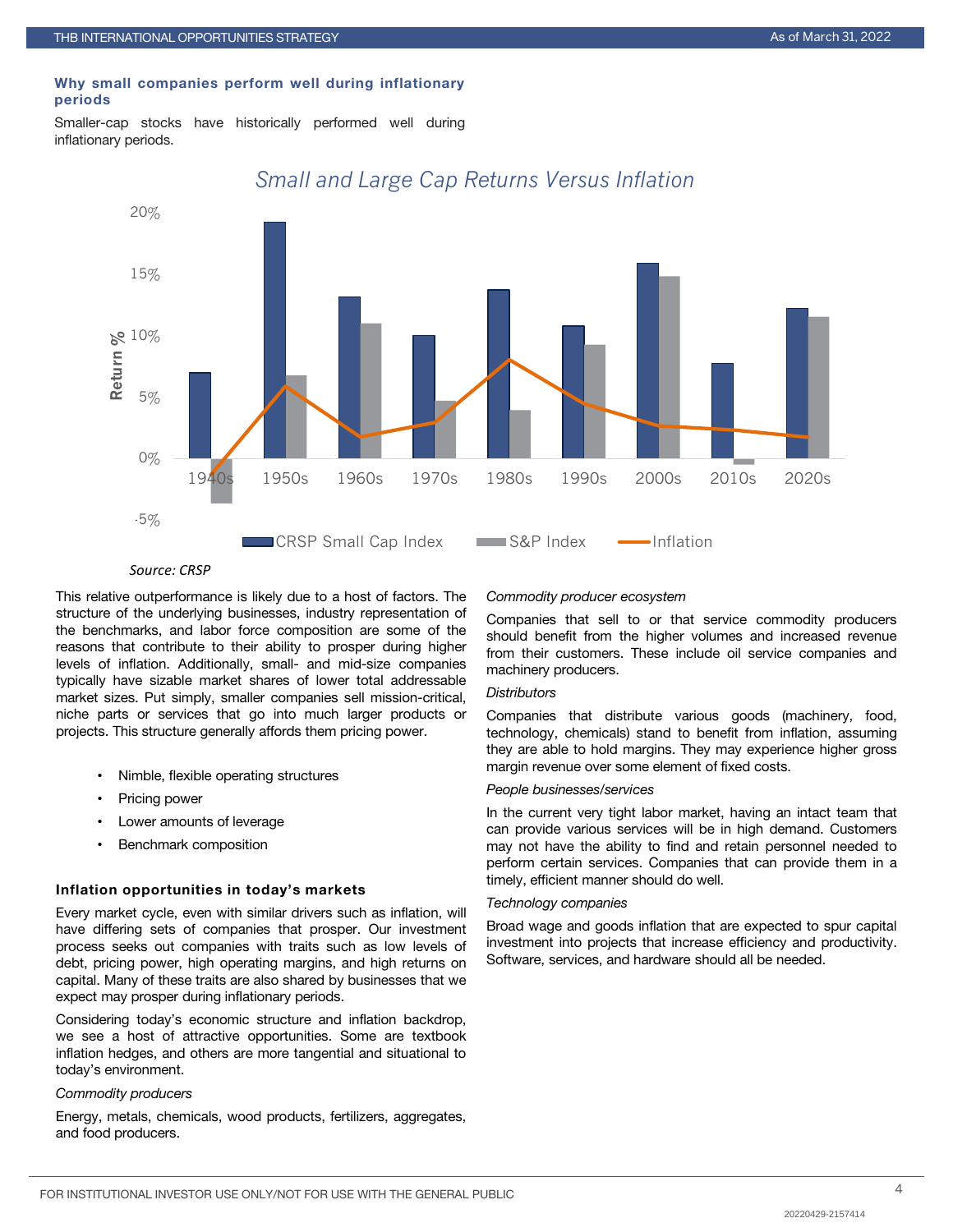#### The people

Demographics are an important part of a country's economic narrative that are at times overlooked by investors. These are predictable data sets that take a backseat to more prominent economic releases. GDP per capita of a country is one analysis utilized to highlight the economic possibilities of countries such as China as they expand their standards of living and total GDP. The US, however, has one significant demographic advantage over China. The chart below illustrates the historical and estimated native population of 35-year-olds in each country. That age demographic is a key spending milestone attributed to career stability, family formation, and housing needs.

China, due to prior population policies, faces a significant future demographic headwind. In fact, this year marks the start of a multidecade decline in that key spending cohort of their population. In addition to actual native population birthrates, the US benefits from the 1M+ immigrants who come to this country each year. China has had negative net migration for the past two decades.



Source: National Center for Health Statistics, Statista

# Benchmark Performance

The MSCI World ex USA Small Cap Index (the "Index") returned -7.23% (USD) in 1Q 2022.

Energy (+24.66%) was the best performing sector, followed by Materials (+1.94%) and Utilities (+1.00%). Health Care (-17.94%) was the worst performing sector, followed by Consumer Discretionary (-14.83%) and Information Technology (-14.62%).

Canada (+6.47%) was the best performing country, followed by Singapore (+3.00%) and Ireland (+0.54%). Finland (-19.89%), Sweden (-18.21%), and the United Kingdom (-14.31%) were the worst performing countries in the Index.

### Portfolio Performance & Positioning

The THB International Opportunities Strategy returned -13.55% (net of fees) in Q1, underperforming the Index by 632 bps.

Contributors to the portfolio's performance were positive stock selection in Canada, underallocation to Singapore, and underallocation to Israel. Detractors from performance included underallocation to Canada as well as stock selection in the United Kingdom and Japan.

From a sector perspective, primary contributors to performance mainly came from underallocation to Financials, stock selection in Real Estate, and underallocation to Consumer Discretionary. Stock selection in Financials and Industrials, as well as overallocation to Health Care, were primary detractors to performance this quarter.

THB's top five performing stocks (from a contribution standpoint) were Karora Resources, Inc. (Australia, Materials, +0.3%); u-blox Holding AG (Switzerland, Information Technology, +0.3%); Wesdome Goldmines Ltd. (Canada, Materials, +0.3%); VERBIO Vereinigte BioEnergie AG (Germany, Energy, +0.2%); and 2G Energy AG (Germany, Industrials, +0.2%).

The bottom five performing stocks (from a contribution standpoint) were Esker SA (France, Information Technology, -0.6%); Kainos Group PLC (United Kingdom, Information Technology, -0.5%); Basler AG (Germany, Information Technology, -0.5%); Eckert & Ziegler Strahlen-und Medizintechnik AG (Germany, Health Care, -0.5%); and Kardex Holding AG (Switzerland, Industrials, -0.4%).

The Strategy's companies continue to deploy capital with the goal of increasing shareholder value. They announced 22 share repurchase authorizations and 28 acquisitions in the first quarter.

During the quarter, we added two new holdings to the strategy that we believe stand to benefit from the transition to electric vehicles (EVs). A significant amount of metals such as nickel, lithium and cobalt will be required to increase the production of these cars and their batteries.

Imdex Ltd. - is a global mining technology company that develops drilling optimization products and cloud-connected sensors. Its solutions provide real-time rock knowledge and data that enables fast, successful and cost-effective operations to drilling contractors and resource companies. Imdex IoG sensors enable creation of a virtual rock model for critical analysis and precision mining, which helps their customers reduce GHG emissions from mining operations.

Imdex has a global presence in all key mining regions of the world and a comprehensive distribution network. It is well positioned to benefit from increasing capital spending due to demand for critical metals used in clean energy such as electric vehicles and batteries. For the world to achieve its net-zero goals, the aluminum, copper and nickel industries need to double in size by the late 2020s, while lithium and cobalt mining would need to increase fivefold.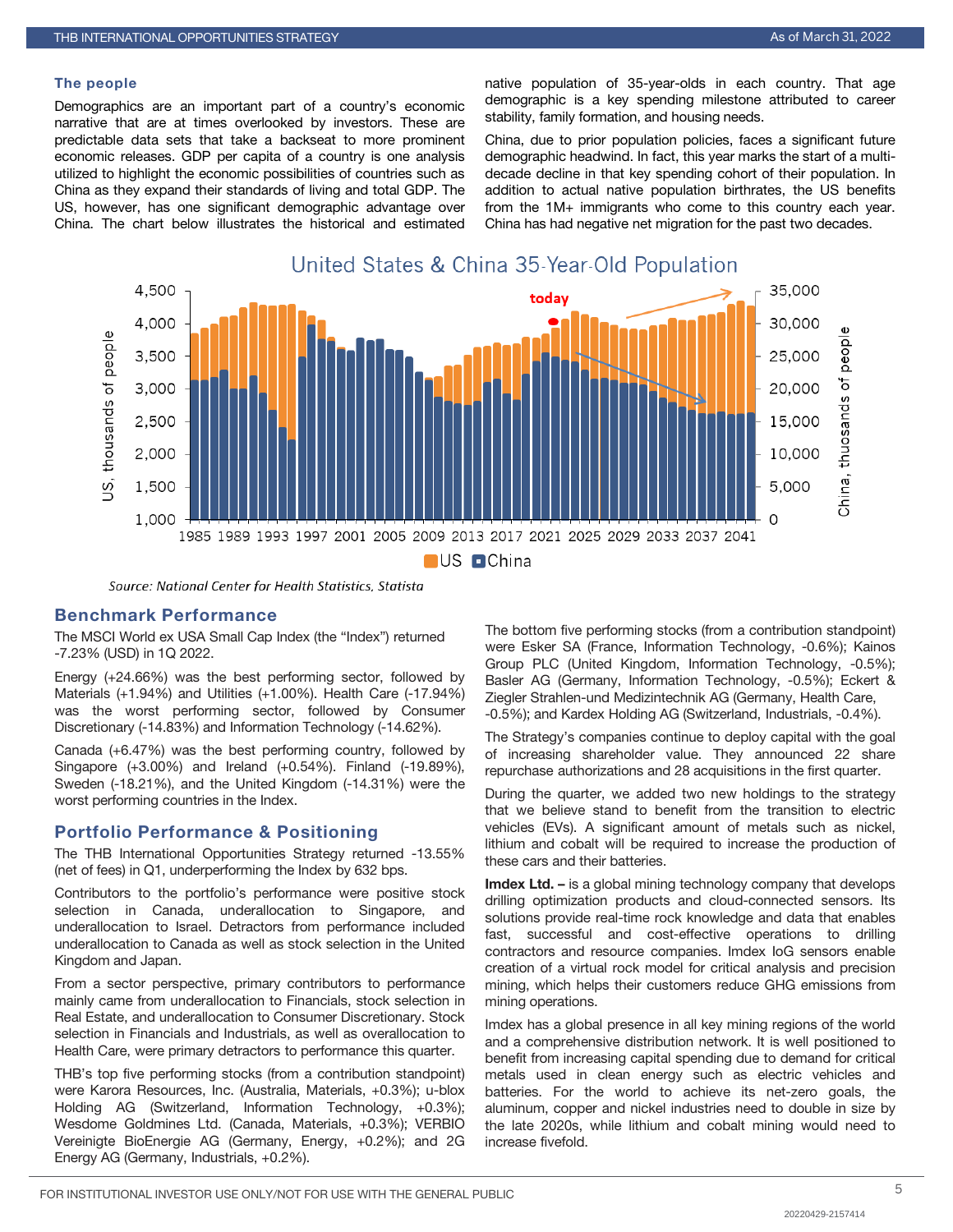Karora Resources – is a Canada-listed company with two gold mining operations in Western Australia: Beta Hunt Mine and Higginsville Gold Operations. The company is investing in more exploration projects in the nearby area to leverage their milling process in a hub-and-spoke model. They are also exploring the option to mine nearby nickel. The company has an attractive ESG profile, reaching carbon neutrality in 2021 through both direct GHG reduction initiatives and offset projects in renewables and Australian reforestation under the Australian government's Climate Active Program. New CEO Paul Huet, who joined the company in 2019, brought 30 years of industry experience in the mining industry and a strong operational track record.

# **Outlook**

Many of the challenges and opportunities witnessed and discussed over the past year remain in place. Like Covid-19, the war in Ukraine appears to be another accelerant for preexisting trends. In the short term, higher levels of volatility may be experienced as recalibration to a new geopolitical and inflationary environment takes place. Longer term, we believe there are many positive developments and conditions that will increase the opportunity set for smaller company investors.

We thank you for your continued support.

Sincerely,

*THB Asset Management*